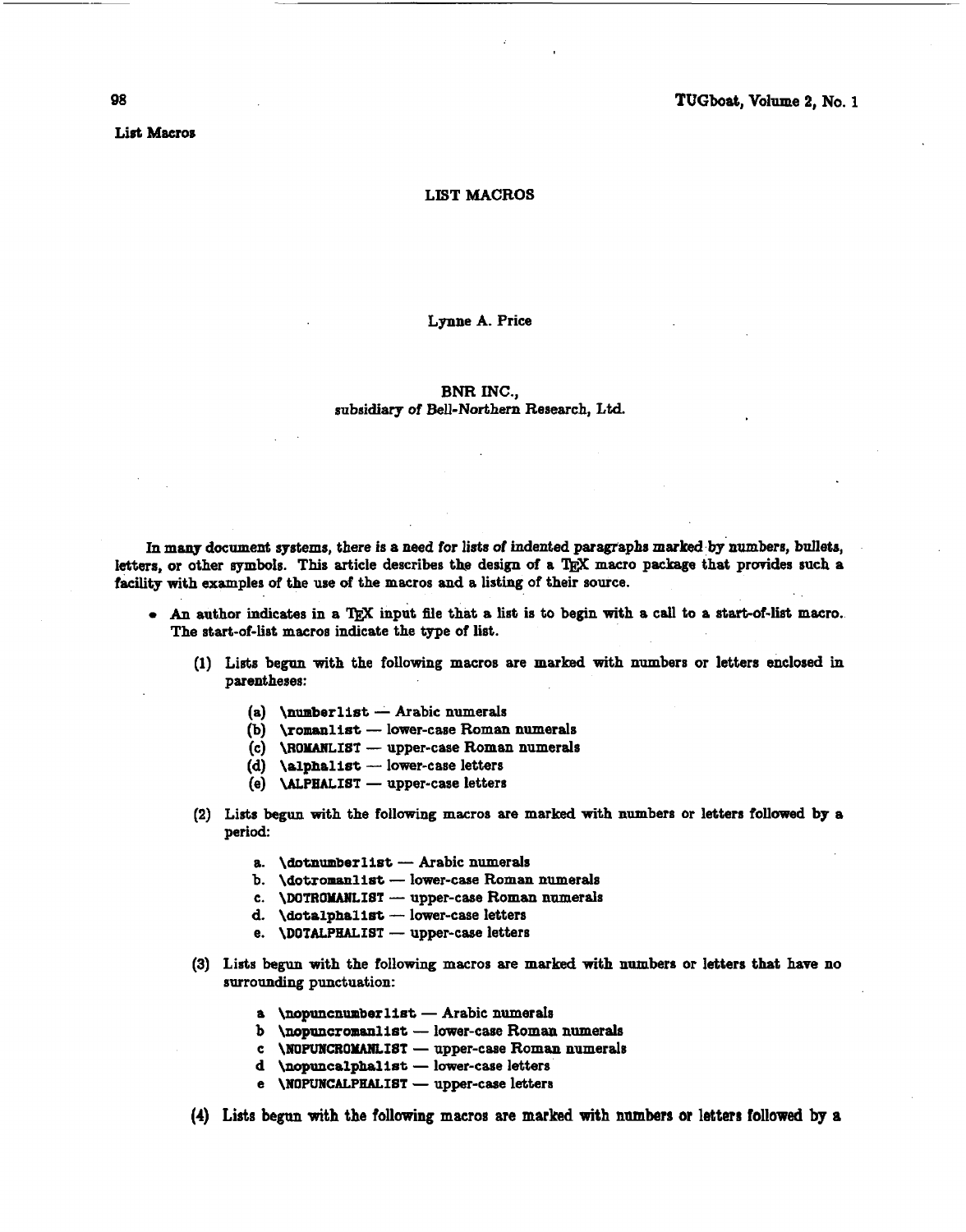TUGboat, Volume 2, No. 1 99

List Macros

right parenthesis:

- a) *\closenumberlist* Arabic numerals
- b) **\closeromanlist** lower-case Roman numerals
- a) **\closenumberlist** Arabic numerals<br>b) **\closeromanlist** lower-case Roman numerals<br>c) **\CLOSEROMANLIST** upper-case Roman numerals<br>d) \closee?lphelist lower-case letters
- d) **\closeromanlist** lower-case Roman<br>c) **\CLOSEROMANLIST** upper-case Roman<br>d) **\closealphalist** lower-case letters d) **\closealphalist** — lower-case letters<br>e) \CLOSEALPHALIST — upper-case letters
- 
- (5) The macro **\bulletlist** starts a list of items marked by bullets.
- (6) The macro **\dashlist** starts a list of items marked by em-dashes,
- (7) The macro **\marklfst icmark>3** starts a list in which each item is marked by the string specified as <mark>.</sub>
- A call to the macro **\listitem** should precede each item (including the **&st** one) on a list except when the list items occur within tables. **This** macro inserts the list mark specified **liy** the start-of-list macro, causes the following text to appear in indented blocked paragraphs, md increments numeric **and** alphabetic marks.
- The user **may** specify a mark for a particular item by using the macro **\markitem <<mark>>** instead of **\listitem.** Lists in which every mark is specifled in this fashion may be begun with **\startlist**  instead of one of the start-of-list macros enumerated above. Warning: Spaces and carriage returns following macro names are insignificant; in fact, when a macro such as **\listiten** has **no** parameters, unless the following text begins with a special character, a space or carriage return is required to delimit the macro name. However, the TFX spacing conventions cause a space or carriage return after the right brace that ends the mark specifled with **\markitem** to result in additional space between the mark and the beginning of the list item. As a result of these conventions the input

**\listitem** 

**Mote the position of the first word here.** 

is equivalent to

**\listitem Mote the position** of **the first word here.** 

while

**\listitemlIote the position of the first word here.** 

would result in **an** error, because the macro **\listitemMote** has not been defhed. However, while

**\markitemill---3 Hate the position of tho first word here.** 

is equivalent to

**\morkitemiA---3 Note the position** of **the first word here.** 

the two latter probably do **not** produce what the user intended and are not equivalent to the correct form

**\~srkitemill--->Note** the **position of the first mrd here.** 

- **<sup>0</sup>**Lists **may** occur within other lists-up to four levels of nesting are permitted.
- **<sup>a</sup>The macro \listmark can be uaed within tables to insert the current list mark. Like \li~tltem, listmark** increments numeric **and** alphabetic marks. It does not, however, dect the current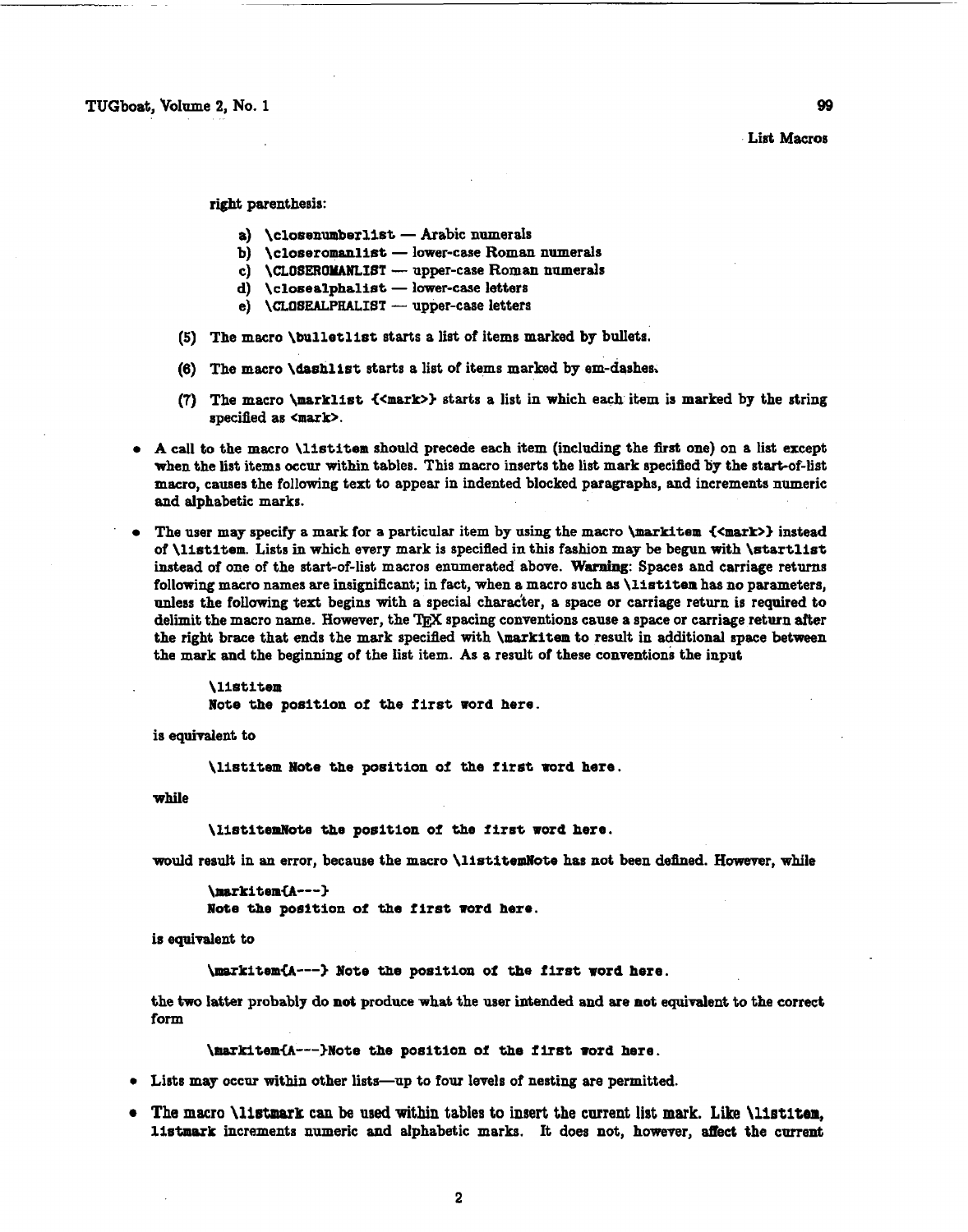paragraph structure.

- The end of a list is indicated by the macro **\endlie%.**
- The X@C control sequence **\par** used **to** indicate the end **of** paragraphs should **not** be **incIuded** before the **beginning** of a list or before calling **\lietitem. However,** individual items may contain **several**  paragraphs separated by calls to \par.
- **Wsmlngr** A **blank line** or a iine containing only a comment is treated by **QjX** identically to the control sequence **\par.** Normally, several adjacent calls to **\psr** are equivalent to a single **call, ao**  that one or more blank lines or comment lines can appear between paragraphs. Within lists, however, **\par** is redefined so that successive paragraphs **will** have the appropriate indentation. Multiple **calls**  to **\par** within lists **can** create unexpected results. Therefore, blank **lines** and comment lines should be avoided within lists.

These features are illustrated in the following example taken from Acts II and III of *Hamlet*: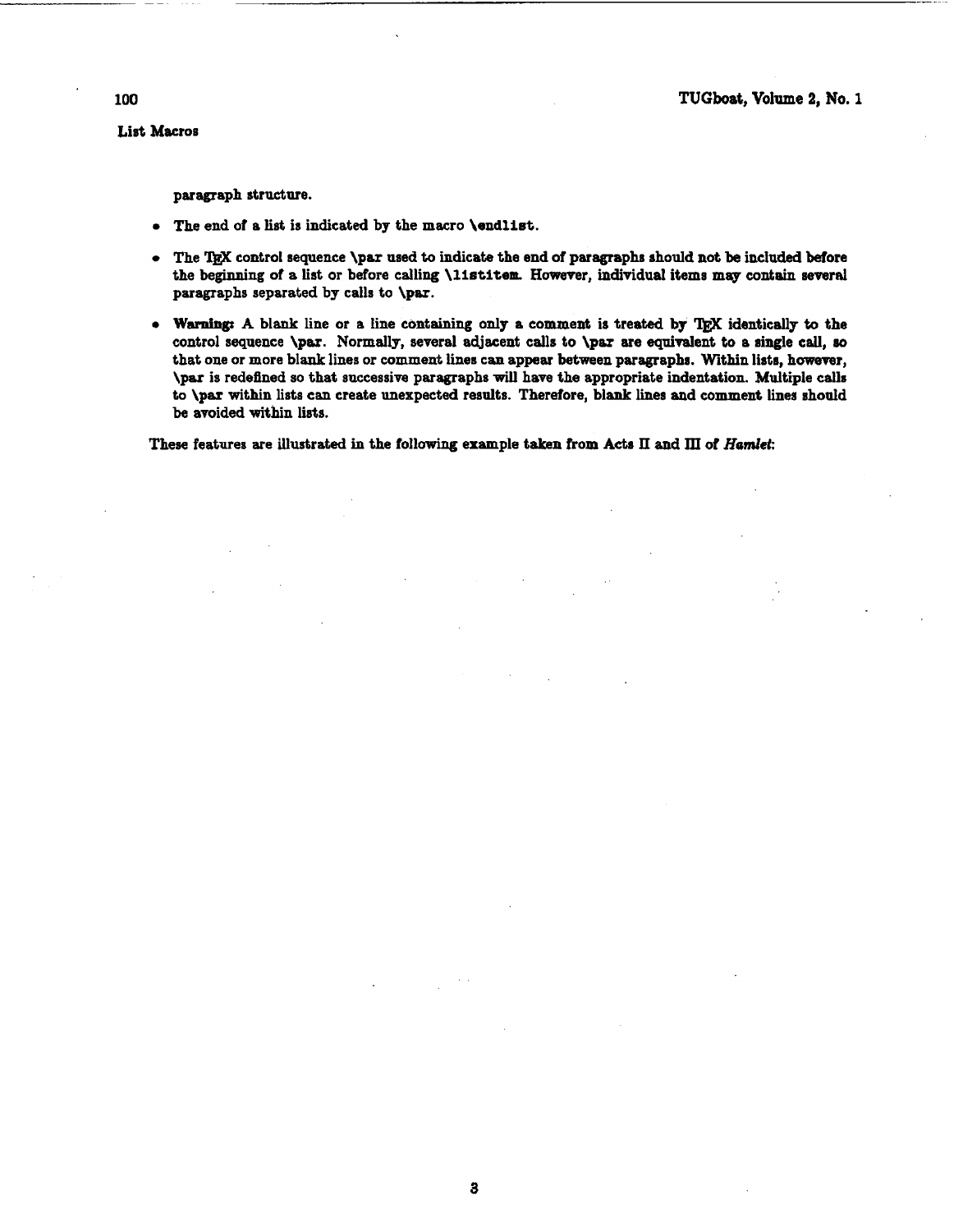**101** 

**rnrt a piece of work is a man! How noble in reason! How infinite in f dty. in form and** maria@! **How express and admirable in action! How like an angel in apprehension!** How like a god! The beauty of the world! The paragon of animals! **And yet. to me, what is this quintessence of duet?\$\ldots\$\n~berlist\listitea To be, or not to be: that is the question. Whetber: \alpEalist\listitem 'Tis nobler in the mind to suffer the slings and arms of oatrqeous fortune; or \listitem To take arms against a sea of troubles. and by opposing. end them.\endlist \listitem To die; to sleep; no mare; \alphalist\listitem And by a sleep .to say we end the heart-ache and the thousand natural shock6 that flesh is heir to. \listitem 'Tis a consumation devoutly to be wish'd.\endlist\listitem To die; to aleup;---to sleep? Perchance to dream! Ay, there's the rub.**  For in that sleep of death what dreams may come, when we have shuffl'd off **this mortal coil, must give ua pause. There's the respect that makes calamity of so long llfo.\endllst \$\ldots\$ Thus conscience does make corards of us all; and thus the artin hue of resolution is sicklied o'ez with the pale cast 0% mougbt, md enterpri8em of great faith and moment with tbis regard their currents turn awry, md 108.**  the name of action.

**Figure I. Nested Lists-Sample Input**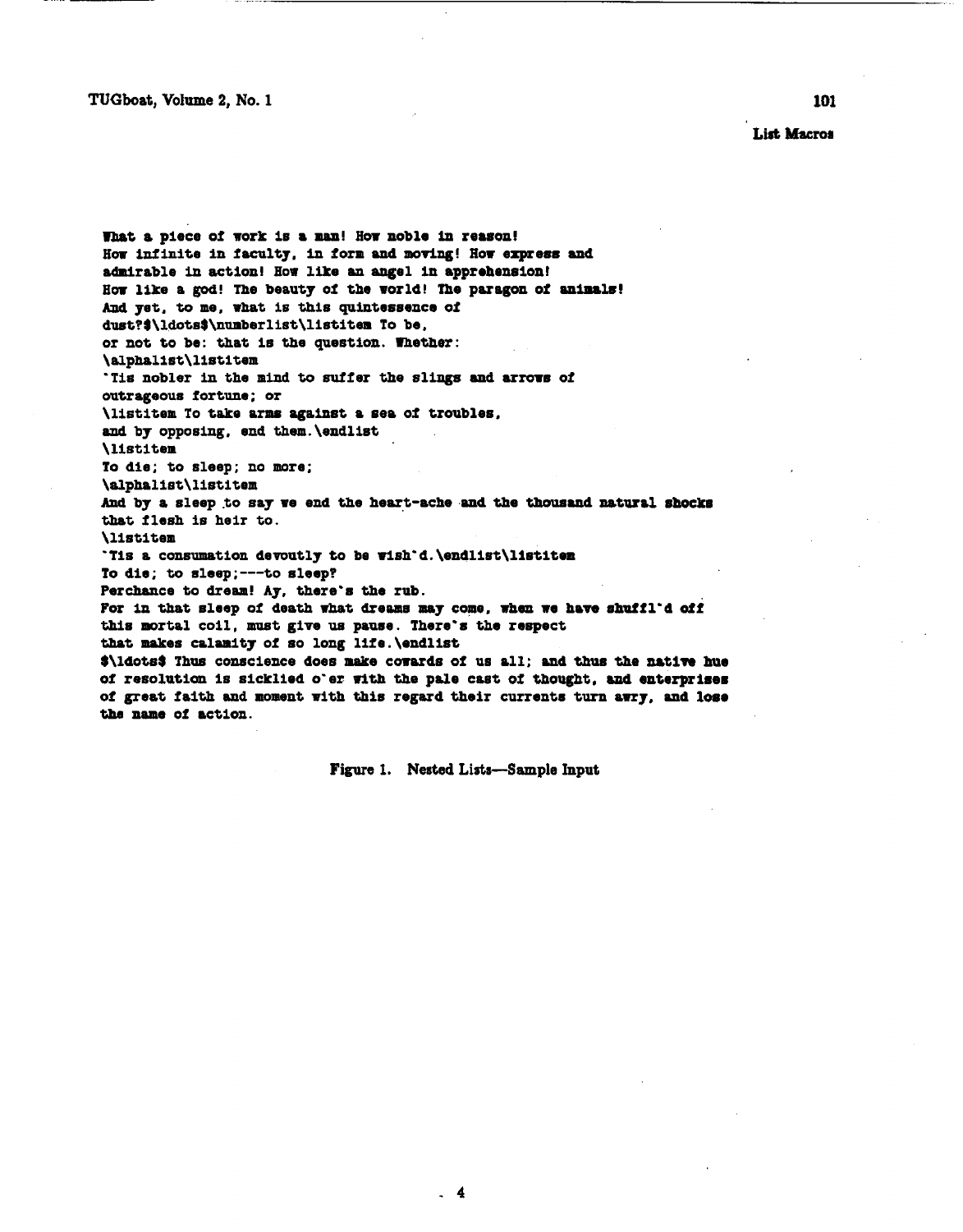What a piece of work is a man! How noble in reason! How **inhite** in faculty, in form **and** moving! How express and admirable in action! **How** like an angel in apprehension! **How** like 8 **god!** The beauty of the world! The paragon of animals! **And** yet, to me, what is this quintessence of dust?...

- (1) To be, or not to **be.** that is the question. Whether:
	- **(a)** 'Tis nobler in the mind to suffer the slings and arrows of outrageous fortune; or
	- (b) To take arms against a sea of troubles, and by opposing, **ed** them.
- (2) To die; to sleep; no more;
	- (a) And by a sleep to say we end the heart-ache and the thousand natural shocks that flesh is heir to.
	- (b) 'Tis a consumation devoutly to be wish'd.
- **(3)** To die; to sleep;-to sleep? Perchance to dream! **Ay,** there's the rub. **For** in that sleep of death what dreams may come, when we have shuffi'd off this mortal coil, must **give** us pause. There's the respect that makes calamity of so long life.

. . . Thus conscience does make cowards of us all; **and** thus the native hue of resolution is sicklied o'er with the pale cast of thought, and enterprises of great faith and moment with this regard their currents turn awry, **and** lose the name of action.

#### Figure 2. Nested Lists-Sample Output

The example below shows the use of the list macros in conjunction with TEX's alignment feature (the latter is used to produce tables). Alignment is described in Chapter 22 of the TFX manual.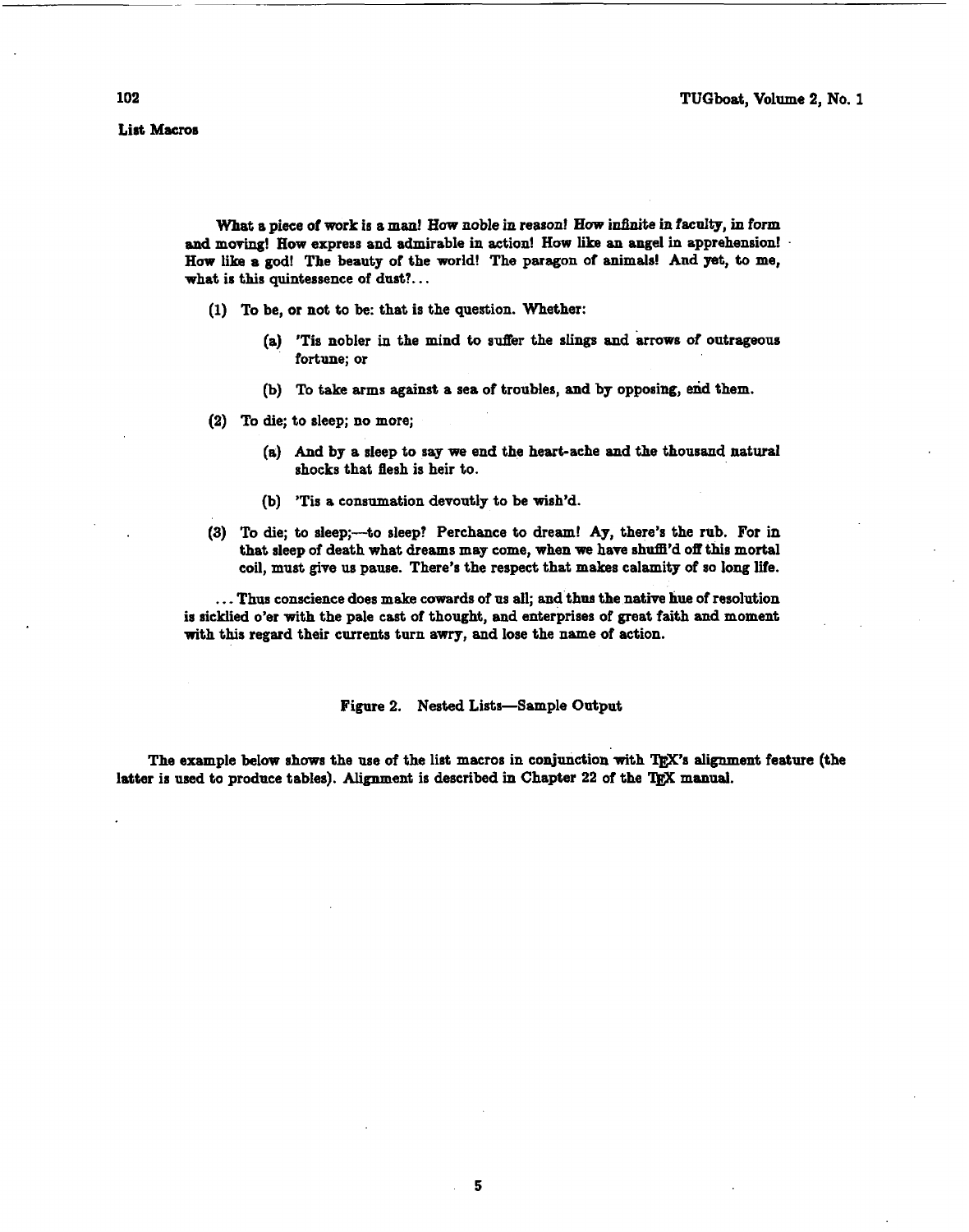TUGboat, Volume 2, No. 1

**102** 

## **List Macros**

```
\numberlist 
\ctrline{Menu}
 \ctr 1lneCJune 25. 1980) 
\=kip 4ex 
\ctr line{\vbox{\hslign{\hfill#\quad |#\hfill\cr
\listmark|Tomato Bisque Soup\cr
\listmark|Spinach Salad\cr
\listmark|Tuscan Pot Roast\cr
\listmark (Zucchini Souif l\' e\cr 
 \listmarklRice Pilaf\cr 
\lisWklBraided Onion Bread\cr 
\listmark l Cream Puff Bwans\cr 
* )33
```
### \endlist

## Figure 3. Lists Within Tables-Sample Input

## Menu June 25, 3980

a sa P

- (1) Tomato Bisque Soup
- **(2)** Spinach Sdad
- (3) Tuscan Pot Roast
- (4) Zucchini Soufflé<br>(5) Rice Pilaf
- (5) Rice Pilaf
- (6) Braided Onion Bread
- Cream Puff Swans

Fignre 4. Lists Within Tables-Sample Output

The remainder of this article describes details about the list macros that **many** readers **may** wish **to skip.** 

- The indentation for **all** levels of nested lists is determined by the font in effect when the **outermart list is started. Each lave1** of **list** is indented **by** an amount of space equivalent to 4 ems in **the** initial font. This default **may** be changed by setting \varunit <dimen> where <dimen> is the amount of indentation desired. **(See** Figures 5 and 6 below.)
- The list macros use the single "variable unit" provided by T<sub>R</sub>X. Therefore, the user must not redefine **\ramit** except to change the indentation of list items as described above.
- **0** Since TEX's **\par** control sequence is used to end a paragraph rather than to start a new one, **\par**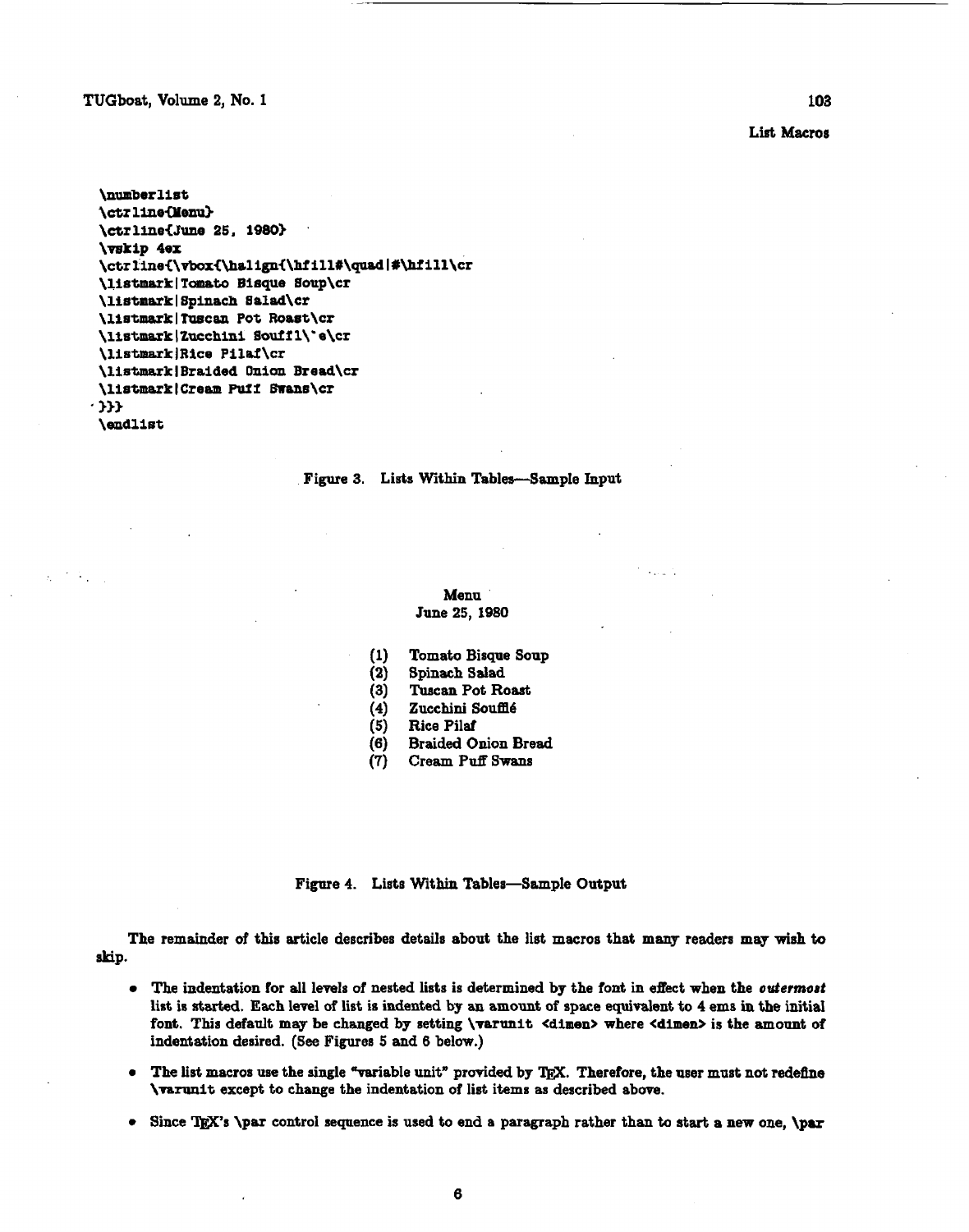**should not precede the text of list items. Nevertheless, to ensure proper indentation within lists, a macro call is necessary at the beginning of each paragraph. The required spacing information is provided at the beginning of list items by the macros \listitem and \markiten <<mark>> and by \par before succeeding paragraphs.** A special case occurs, however, after the **\endlist** that follows **a list that appears within another list when the following text is part of the same list item in the outer list as the one that contained the inner list. In this situation, the \endlist that ends the inner list should be immediately followed by \continue. However, the \endlist that ends the outetrnort list can be immediately followed by the text of the following paragraph. These situations (and the \varunit construct discussed above) are illustrated in the following example:** 

\def\trademark{\raise1.4ex\hbox{\spose{\raise iex\hbox{\curfont @\char'142}}\! **\hboxC\curf ont fR>>> TSR Games manufactures rule books. character records, polyhedral dice, and**  other accessories for playing the fantasy r\A ole-playing game, **(\it Dungeons and Dragons3\trademark. Each player creates a character whose traits are determined by rolling dice. The resulting characters belong to one of several classes Including: \startlist \saveQ\hboxi\it Magic Users:\quad\qquad> X Set list indentation to the ridth of X** the string "Magic Users: " **\merkitemi\it F1ghters:)Any human character can be a fighter as ate aost halflings, dwarves and elves. Fighters \marklisti\*3\listitem Can use any weapon.\listitem Can wear armor. includhg magic armor. \listitem Can do no magic.\listitem Become harder to kill as they become more experienced.\andlist \iosrkitemi\it Thieves:>Human characters can be thieves. Thieves have special abilitles:\bulletlist\listitem They can survive attacks from behind. \listitem They can climb sheer surfaces. \listitem They can pick locks and pockets. \endlist X the following is part of list item containing entire preceding list \continue Special rules exist for halflings, dwarves, and elves who are tihievss. \markitem<\it Magic Users :>Any** human **can also be a magic user. Magic users cannot wear armor or use** *most* **magical weapons.**  They can, however, use all other magic items and they can cast spells. **\endlist The game is played as a series of adventures. Players may play the same character for several adventures, and the character gaias in experience as it sutrlves each adventure.** 

**Figure 5. Use of \continue-Sample Input**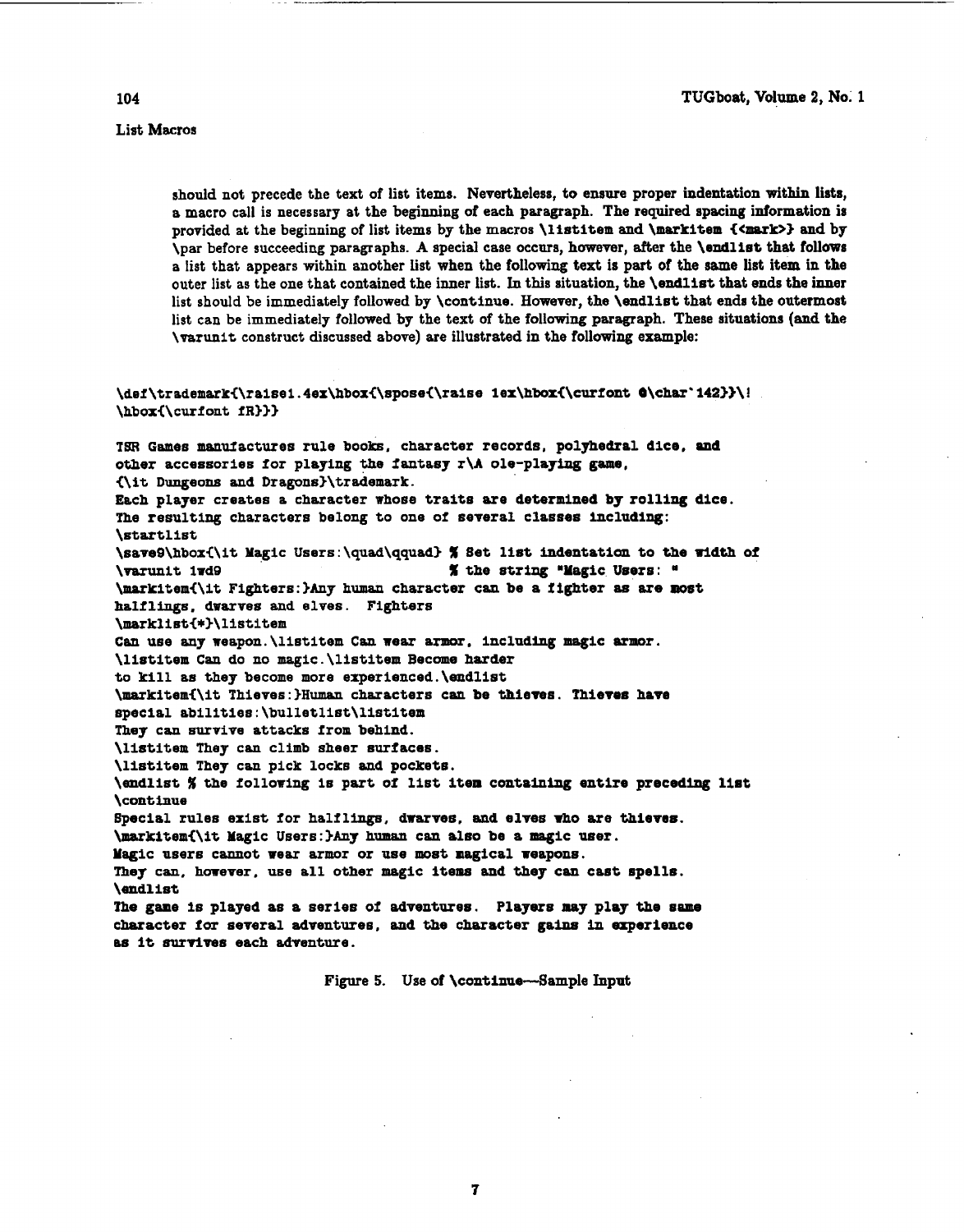**TSR** Games manufactures rule books, character records, polyhedral dice, **and** other accessories for playing the fantasy rôle-playing game, *Dungeons and Dragons*. Each player creates a character whose traits are determined by rolling dice. The resulting charaders belong to one of several classes including:

*Fighters:* Any human character can be a fighter as are most halflings, dwarves and elves. Fighters

- Can use any weapon.
- Can wear armor, including magic armor.
- Can do no magic.
- Become harder to kill as they become more experienced.

*Thieves:* Human cliaracters can be thieves. Thieves have special abilities:

- They can survive attacks from behind.
- They can climb sheer surfaces.
- They can pick locks and pockets.

Specid rules exist for balfinga, dwarves, **and** elves **who** are thieves.

*Magic Users:* Any human can also be a magic user. Magic users cannot wear armor or use most magical weapons. They can, however, use all other magic items and they can cast spells.

The game **is** played **as** a series of adventures. Players may play the same character for several adventures, and the character gains in experience as it survives each adventure.

#### Figure **6.** Use of \continue-Sample Output

**Block** paragraph structure is used inside lists. At the end of a list, paragraph indentation is reset according to the value speciiied in the macro **\saveparindent.** Users of standard macro packages need **not** concern themselves with the latter. Users, however, who design their own formats should know that the default value is 2 ems in the current font. To select another value, use

### **\def \savepar** indent **€<dimen>>**

The slide macros, for example, which assume block.paragraph structure throughout, include the command

## \def\saveparindent{0 pt}

(here 0 is the number zero not the letter 0).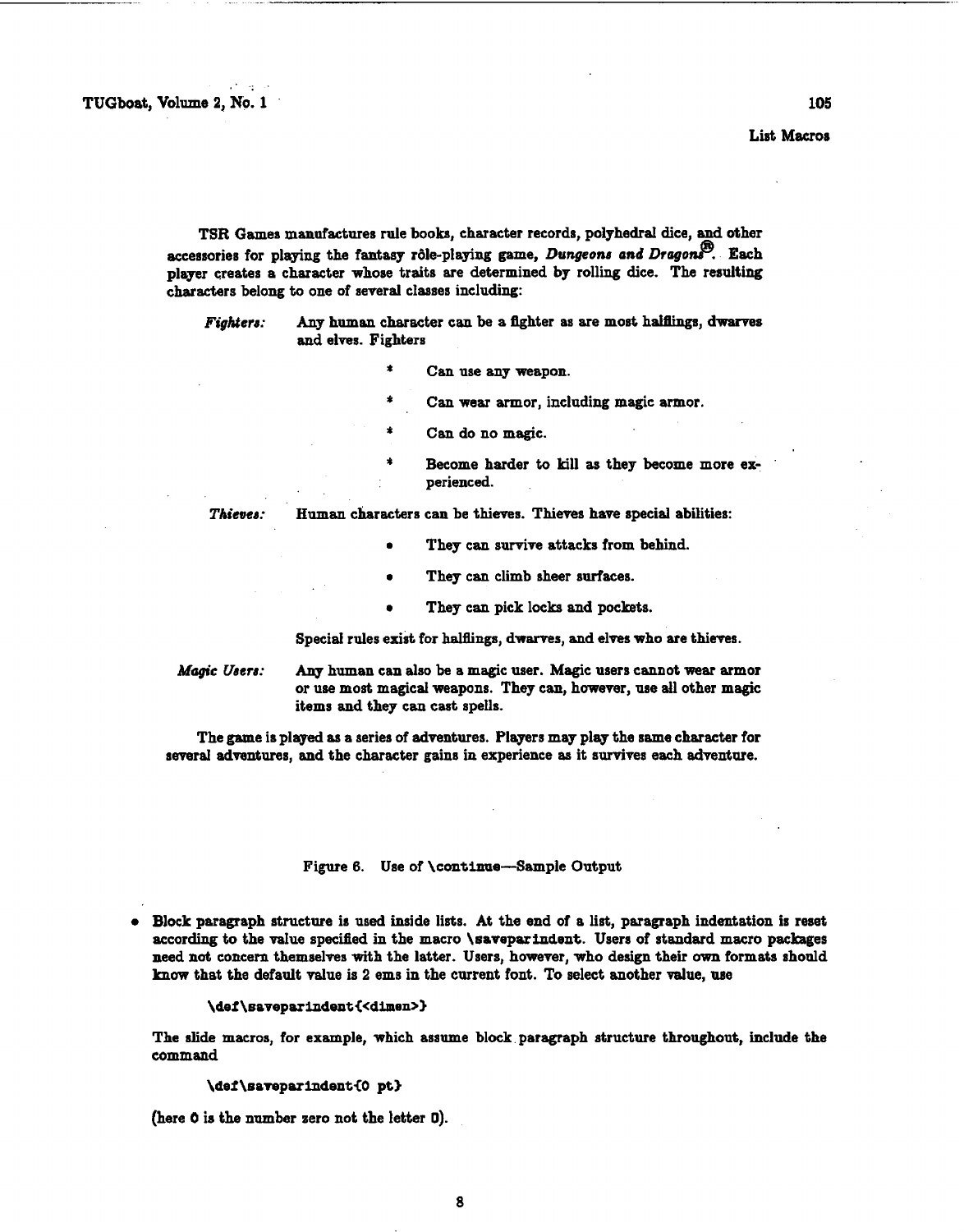**0 Since each Iist item is assumed to start a new paragraph, the same amount of vertical npace that QjX inserts between paragraphs is inserted between list items. When the list items are** *very* **short, this amount of white space is excessive. The space between paragraphs is controlled with the command \p&rskip <dimen>, where, folhing Knuth's notation, <dimen> may be any dimension or size. For example, \parskip Opt completely suppresses extra spacing between list items. Figure 7iIlustrates how this command was used at the beginning of this article. Note the use of l)jX's grouping feature (braces) to indicate that the change in \parskip should have eftect only within the inner lists.** 

```
bumberlist\listitem 
Lists begun with the follouing macros are marked with numbers or letters 
eaclosed In parentheses: 
\alphalist 
\listitem{\ty \\numberlist} --- Arabic numerals
€\parakip Opt 
\listitemi\ty \\romanlist3 --- lower-case Roman numerals 
\listltomi\ty \\ROYANLIST> --- upper-case Roman numerals 
\listitemi\ty \\alphalist> --- lover-case letters 
\listitemi\ty \\ALPflALIST> --- upper-case letters 
\endlist3 
\listitem 
Lists begun with the following macros are marked with numbers or letters 
followed by a period: 
\dotalphalist 
\listitemi\ty \\dotnumberlist> --- Arabic numeral8 
(\parskip Opt 
\listitem€\ty \\dotromsrrlist) --- loner-case Roman numerals 
\listitem(\ty \\DOTRO~18T> --- upper-case Romsn numerals 
\listitem€\ty \\dotalphalist) --- lower-case letters 
\listltem€\ty \\DOTALPHALIST> --- upper-case letters 
\enalist3 
\endlist
```
**Figure 7. Changing the Spacing Between List Items-Samp'**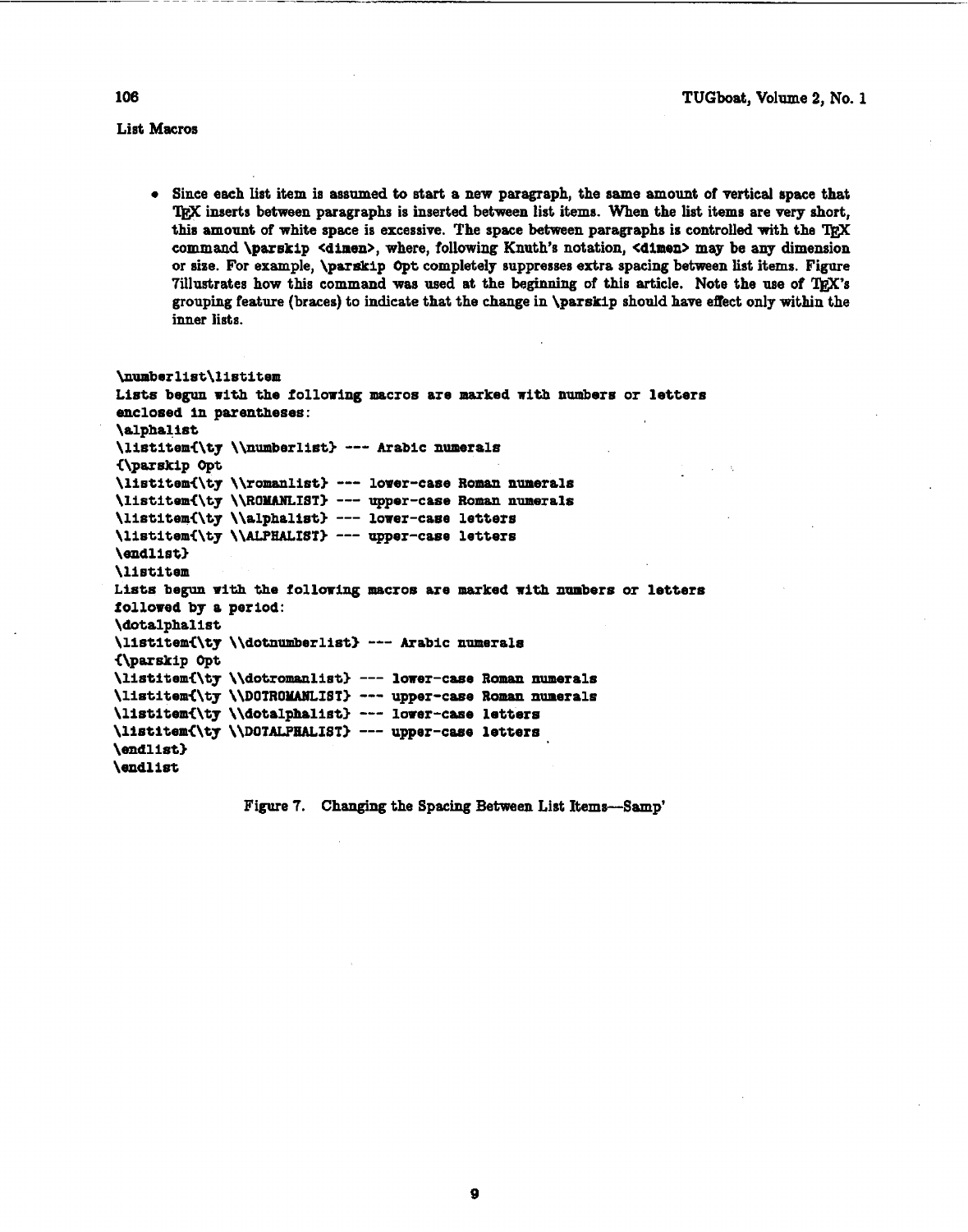**TUGboat, Volume 2, No. 1 107** 

#### **List Macros**

- **(I) Lists begun with the foIlowing macros are marked with numbers or letters enclosed in parentheses:** 
	- **(a) \numberlist Arabic numerals**
	- **(b) \romanlist lower-case Roman numerals**
	- (a) **\numberlist** -- Arabic numerals<br>
	(b) **\romanlist** -- lower-case Roman numerals<br>
	(c) **\ROMANLIST** -- upper-case Roman numerals<br>  $\begin{bmatrix} 1 & 1 \\ 2 & 3 \end{bmatrix}$ (b) **\romanlist** -- lower-case Roman<br>
	(c) **\ROMANLIST** -- upper-case Roman<br>
	(d) **\alphalist** -- lower-case letters **(c) \ROMANLIST** — upper-case Roman<br> **(d) \alphalist** — lower-case letters<br> **(e) \ALPHALIST** — upper-case letters
	-
	-
- **(2) Lists begnn with the following macros are marked with numbers or letters followed by a period:** 
	- **a. \dotnumberlist Arabic numerals**
	- **b. \dotromanlist lower-case Roman numerals**
	- **c. \DO?ROYANLIST upper-case Roman numerals**

**Figure 8. Changing the Spacing Between List Items-Sample Output** 

**The source of a set of** liet **macros to implement this design is shawn below:** 

#### % **List Macros**

```
% \neg and \ifzero from Appendix X 
\def\neg#li\setcount#i-\count#l3 
\def\ifzero#1#2\else#3{\1fpos#1{#3}\else{\neg#1
 \ifpos#1{\neg#1 #3}\else{\neg#1 #2}}}
% Arguments to \iZeq can be constants of counters 
\def\lfeq#l#2~\else#4i\setcounts #l \advcountQ by -#2 
 \ifzero9{#3}\else{#4}}
```
% **CoUpt 9 for scratch, count 0 for list level, count 7 for current item nuaber**  % **Box 9 for scratch. File 9 for error messages** 

% **\Alph prints the vslue of the specified counter according to**  % **the alphabetic sequence A, B, C,** . . . **1.8.. if the value of the**  % **Counter is 1, \ALph prints A, etc. \alp& does the same except**  % **it generates lover case.instead of upper case letters. \def \Alph#li\aetcountQ \count#l \advcount9 by** ' **100 \char\count93**  \def\alph#i{\setcount9 \count#1 \advcount9 by '140 \char\count9}

```
%Hake \endpar a synonym for TeX's standard \paz control sequence. 
%Within a list, \par is redefined to produce an indented paragraph. 
\let \endpar=\par
```

```
% TeX counter 8 is used to count list indentation level. \ifcounteight 
% executes its ith argument if the current vslue of counter 8 is i. 
% Note that only four levels of list are permitted. 
\eel \iicounteight#l#2#3#4i 
 \ifeq1{\count8}{#1}
```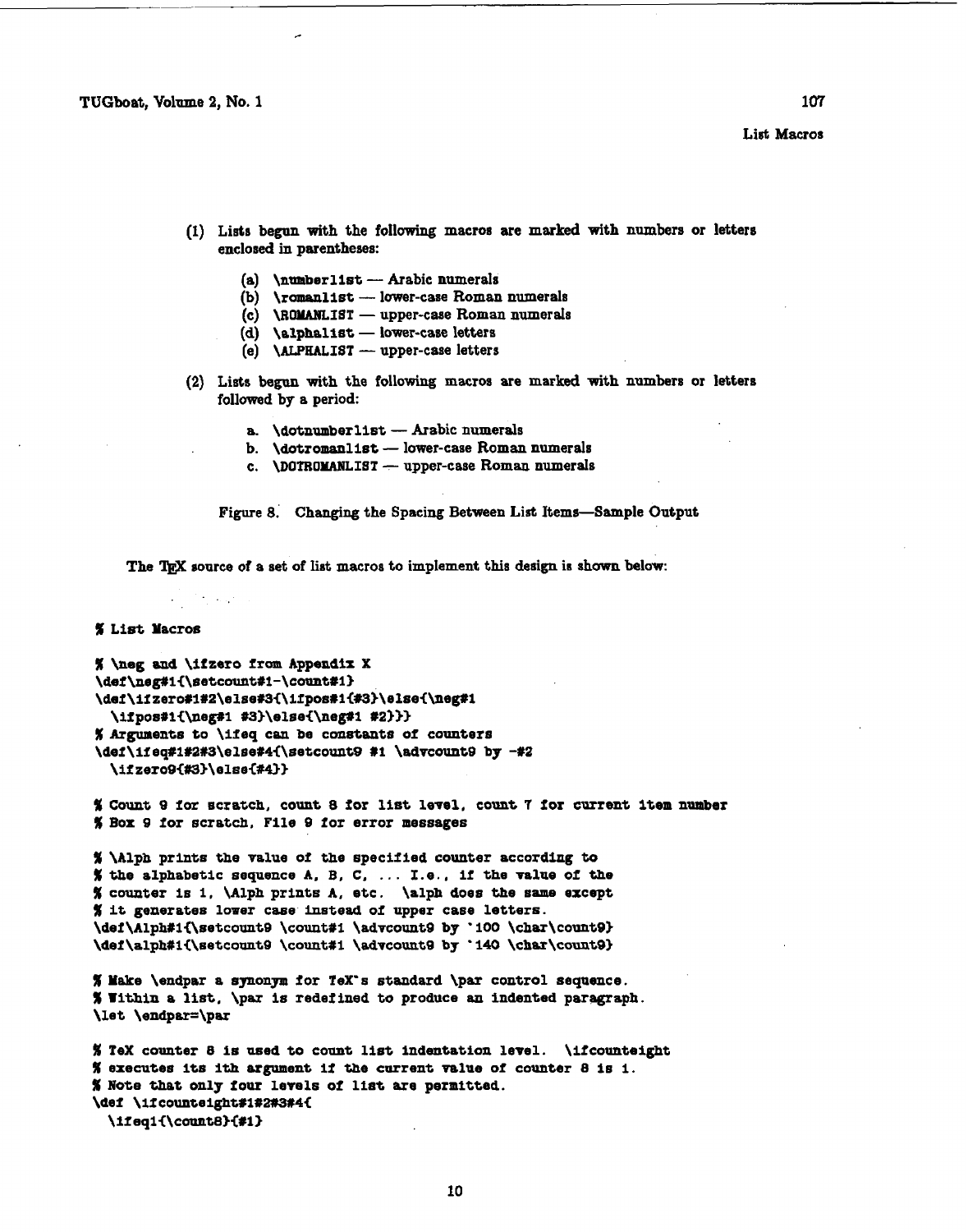**108** 

```
\else{\ifeq2{\count8}{#2}
      \else{\ifeq3{\count8}{#3}
         \else{\ifeq4{\count8}{#4}\else{}}}}}
I \startpar starts a paragaph inside a llst 
\def \startparC\hangindent \countBva$ 8) 
% Start a new paragraph in a current list item after the end of a nested 
% llst 
\def \contlnue€\startpar\hbox to \count8rui)> 
 IST IS AFTER IN A FIRE AFTER IN A FIRE ASSESSMENT IS A LIST.<br>I After a list, paragraph indentation is reset according to \saveparindent
 I After a list, paragraph indent<br>X By default, this value is 2em<br>\def\cavenarindent{2em}
\def \saveparlndenti2em) 
\setcount8 0
I At start of an indented list, save item number of outer list 
\def \savecount{
  \ifcounteight{\xdef\savea{\count7}}{\xdef\saveb{\count7}}{\xdef
  \savec{\count7}}{\xdef\saved{\count7}}}
% At end of an indented list, restore item number front previous level 
\def \restorecount< 
  \ifcounteight{\setcount7 \savea}{\setcount7 \saveb}{\setcount7
  \savec3i\setcountT \saved>3 
% Initially, no current list actre 
\def\listitemerror{\send9{LIST ITEM ENCOUNTERED BUT NO CURRENT LIST}}
\def\lietmarkerrori\sad9UIBT HARK EI?COUIIITWED BUT 190 CUWIEMT LIST33 
\def \listitemi\listitemerror> 
\def \listmarki\listmarkerror> 
% Provide for converting item numbers to upper or lower came roman 
\def\roman#1{\setcount9 -\count#1\count9}
\def\Romsn#li\eetcouat 9 
  -\count#i\xdef\uppercaseroman{\uppercase{\count9}}\uppercaseroman}
\def \markitem#i{\setmark{#1}\listitem}
\def \setmark#1{
  \ifcounteight{\gdef \marka{#1}}{\gdef \markb{#i}}{\gdef
\markc{#1}}{\gdef \markd{#1}}}<br>$ Start of list macros
\def \namberlisti 
  \startlist 
  \setmark< (\count?) >3 
\def \alphalist< 
  \startlist 
  \selanark€ (\alph'f) 33 
\def Wphslisti 
 \atartlist
```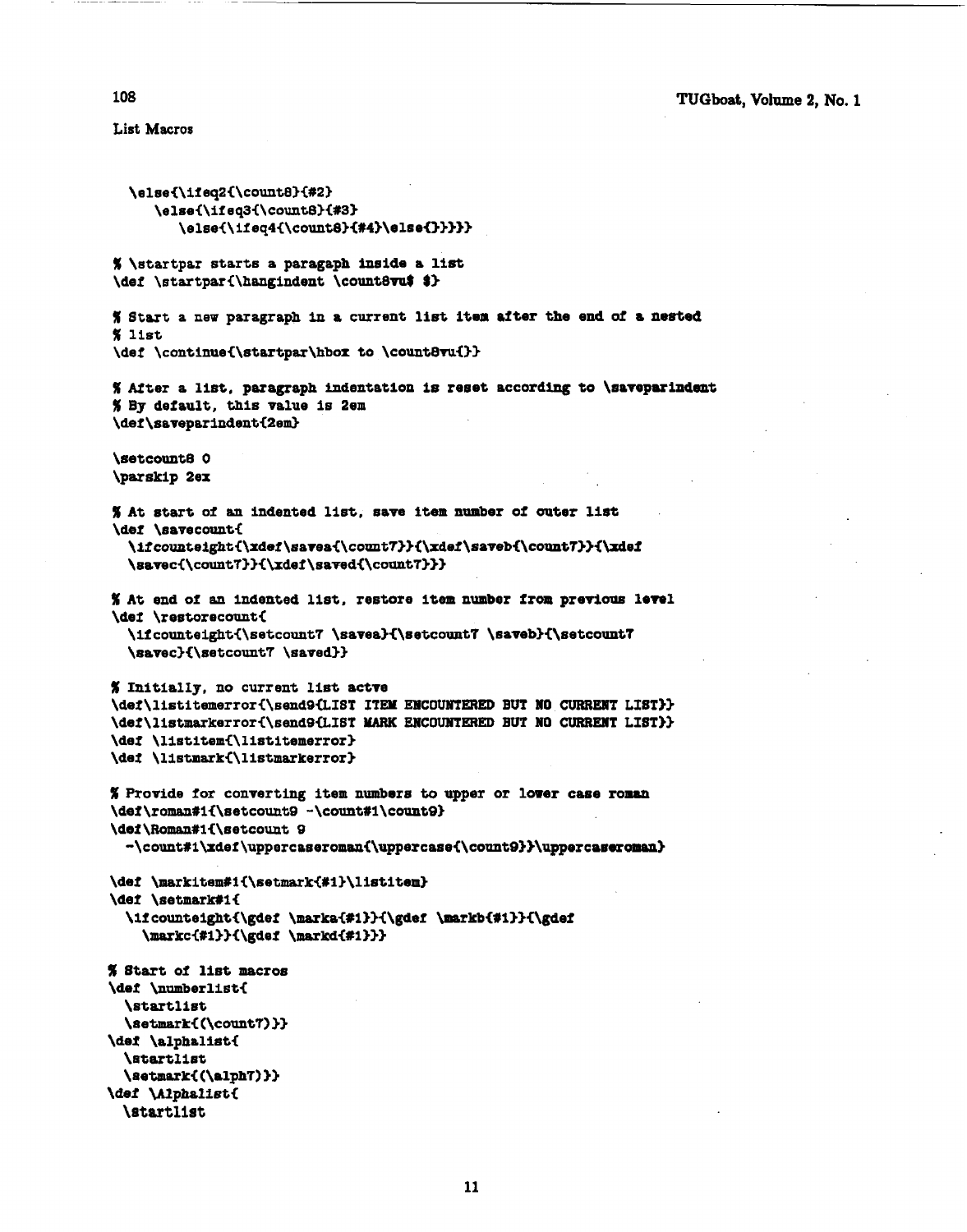**TUGboat, Volume 2, No. 1** 

109

List Macros

**\setmark€ (\Alph'f) 3) \def \romo~listi \startlist \setmark< (\romsn7) 3)**  \def \Romanlist{ **\startlist \setm8rki (\Roman?) 33 \def \dotnumberlist€ \startlist \setmark<\count7.3) \def \dotalphallst< \startlist \setmsrli\alph'T. >3 \def \DOTAlpbalisti \startlist**  \setmark{\Alph7.}} \def \dotromanlist{ **\startlist**  \setmark{\roman7.}} **\def \DOTRomanlist{ \startlist**  \setmark{\Roman7.}} \def \nopuncnumberlist{ **\startlist \setmark<\countr>>**  \def \nopuncalphalist{  **tart list \setmark<\alph73>**  \def \NOPUNCAlphalist{ **\startlist**  \setmark{\Alph7}} \def \nopuncromanlist{ **\startlint \setmarki\roman7>>**  \def \NOPUNCRomanlist{ **\startlist \setmarki\Ronsn733 \def \closenumberList< \ntartlist \setmark<\count7)** >> \def \closealphalist{ **\startlist \setm8lk<\alph7)>3**  \def \CloseAlphalist{ **\startlist \setmark<\Alph'f)** >> **\def \cloaerormanlist€ \startlist \setlpark€\roman7) 3)**  \def \CLOSERomanlist{ **\startlist \Setmarl<\Romarr'f) 3) \dei \bulletlist{**